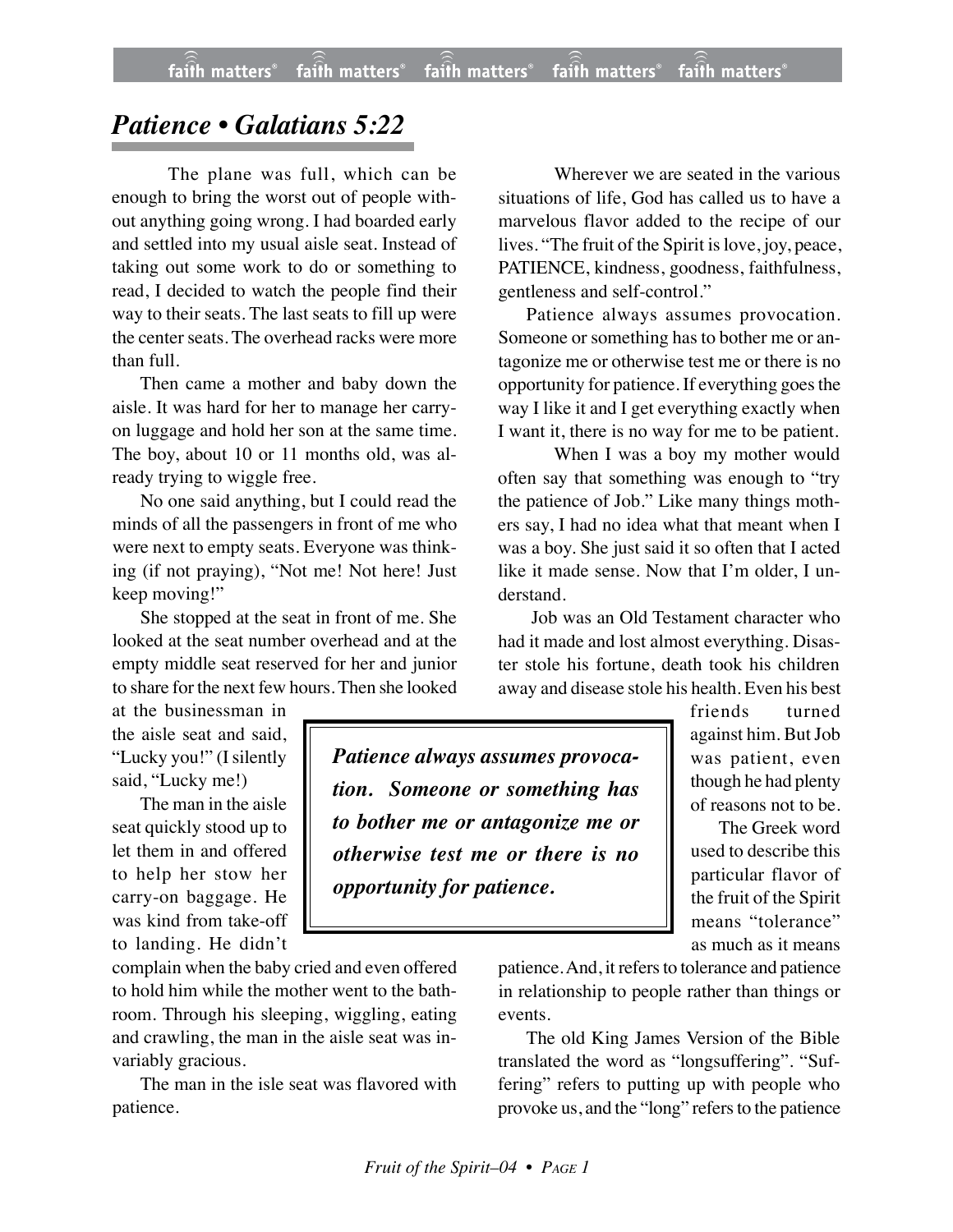of putting up with the provocation for a long time.

My guess is that every one of us knows what this provocation is all about. We all have people in our lives who are hard for us to tolerate. Maybe it's your children; maybe it's your parents. (Have you seen that sign that says that the reason that grandparents and grandchildren get along so well is because they have a common enemy?) It may be a husband or wife, a coworker, the neighbor down the street, a fellow Christian at church. It may be the guy at the lake who has both a loud boat and a loud mouth.

It may be the trivial, but it may also be the tragic. You may be the victim of some unjust laws, deep prejudice or other provocations that simply should not be.

Who provokes you? Who gets under your skin? Who brings out the worst in you? Consider that person as the catalyst to bring out that Spirit-flavor of patience in your life.

There are two different responses to provocation.

Galatians 5:20 says that the sinful response is "fits of rage". In other words, if someone irritates me, I blow up and let them have it. If they're not available to blast, then I must vent the rage at whoever is near. It's a sad way to live, but it is also a sinful way to live. Patience is the better way.

Patience could rage, but it doesn't. Patience demonstrates restraint. Some people think that patience shows weakness. Far to the contrary, patience is very strong. Strong people are patient and weak people are impatient. Patience means that there is the capability to punish but the decision to be tolerant.

Patience is the employer who could fire the new employee who for learning so slowly, but gives a few more weeks. Patience is the dad who fulfills his promise to help his daughter learn to ride a bike. After three hours and she still can't do it, he has every right to go wash the car, but he says, "Let's try it one more time." Patience is deciding not to divorce or sue or evict or break up or hang up even though you have every right.

Patience could do the other person in, but doesn't.

This raises a legitimate issue. Isn't it wrong to let someone else get away with wrong? You see, I can list generalities, but most people think in specifics. Patience is a nice principle, but it is something else to live with his mess or her mouth or their rip-offs or another person's stupidities.

The answer is really rather simple. It comes by asking the question, "What is best for the other guy?" Is it best for him to be fired or for her to fail the course? Sometimes it is, but often another chance is better. You see, patience isn't really a character trait so much as it is an action of love. Patience is the way love happens.

Let me illustrate. It's like words. Words are in my head. It takes my voice to express the words and get them out so others can hear them. Otherwise, words don't mean much. The same goes for love. Love is inside of me, but patience is one of the ways it gets out to you. Otherwise, love doesn't mean much.

I Corinthians 13:4 tells us that "love is patient". Patience is holding back when provoked as a tangible expression of love in the best interest of someone else. The best way to understand this Spirit-fruit flavor of patience is not to look at our relationship to others, but to look at God's relationship to us because patience reflects God. God is the patient one! In fact, most of the times the word "patient" is used in the Bible, it is referring to God being patient with us!

A good example is St. Paul. He was mean. He was vicious. His Number One goal in life was to hurt Christians. God went after him. Paul resisted. God went after him. Paul fought back.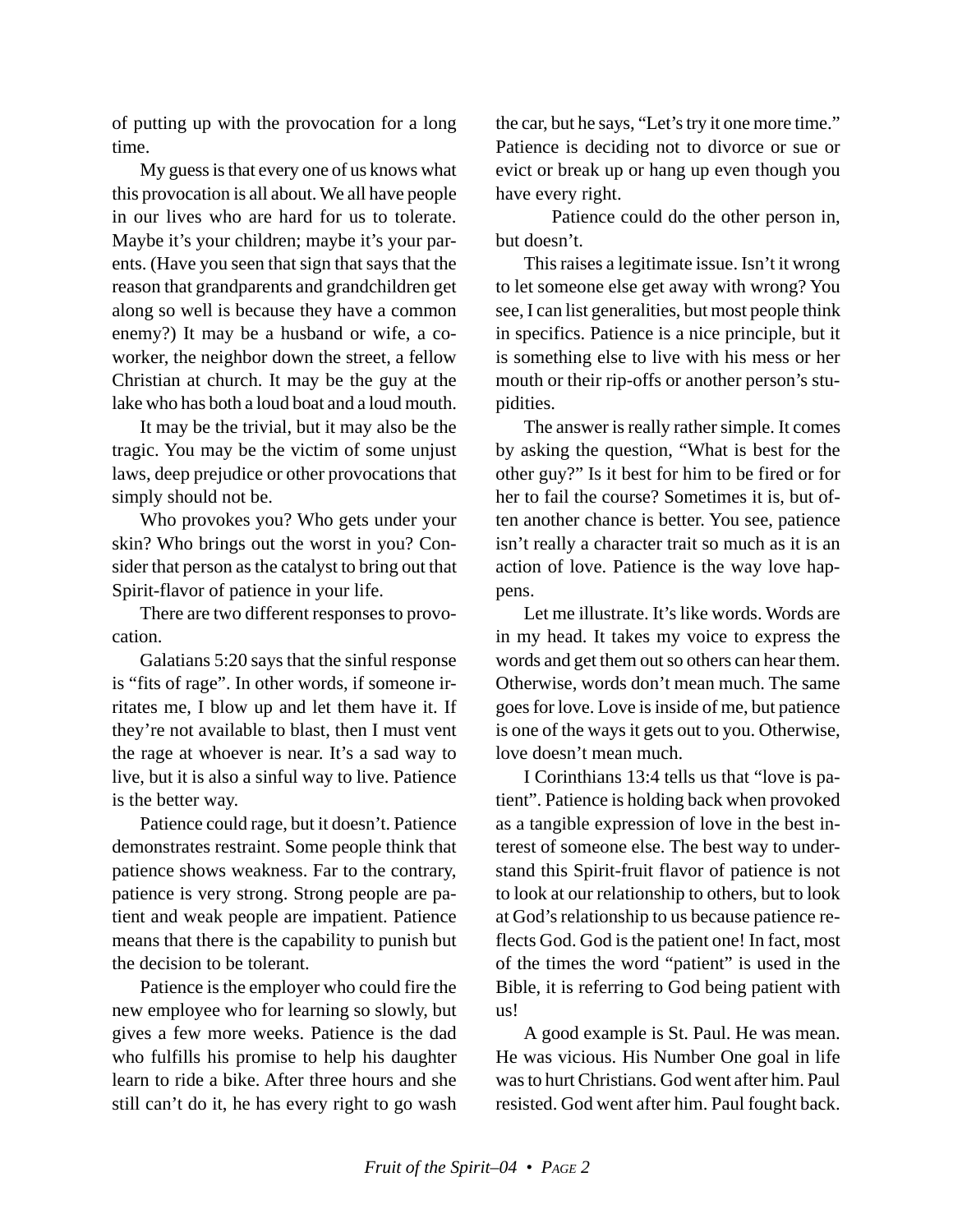God was patient. Rather than zapping Paul and letting him have it, God kept on trying until Paul became a saint.

Paul describes it in I Timothy 1:15-16:

Here is a trustworthy saying that deserves full acceptance: Christ Jesus came into the world to save sinners – of whom I am the worst. But for that very reason I was shown mercy so that in me, the worst of sinners, Christ Jesus might display his unlimited patience as an example for those who would believe on him and receive eternal life.

Who is the most patient of all? God! And those with patience-flavored lives follow Jesus' example and reflect the patience of God.

Okay . . . in St. Paul's case it worked out for good. That's not always the way it is in real life. So, the Bible gives another example. In Noah's time people were really bad. Sin was wild. Just about everyone was mean, violent, corrupt and worse than most of us could imagine. God had the power to judge and destroy (which he eventually did with a terrible flood).

But God waited over 100 years! I Peter 3:20 says, "God waited patiently in the days of Noah while the ark was being built."

Except St. Paul and Noah

were a long time ago. So I have a much more modern example - - - me! I know how slow I am to change. I know how often I do wrong when I really know to do good. And I am astounded by God's patience with me. He really loves me. He would have to in order to put up with me. God loves me even when I provoke him. God shows restraint when he could blast me with divine judgment. God is so patient with me . . . and with you!

And as Christians our lives reflect the flavor of God. We are tolerant of others the way God is tolerant with us. We are patient when

*Patience is the way love happens.*

provoked and demonstrate restraint because that's the way God is with us.

"Okay," you say, "but how long does this patience stuff have to go on?"

Emerson said, "A man is a hero, not because he is braver than anyone else, but because he is brave 10 minutes longer."

That's what patience is. It's being tolerant longer. How long? The Bible gives two examples, depending on how you want to measure length. One is time. The other is times.

Hebrews 6:13-15 tells about old Abraham. God promised him a son named Isaac. Abraham waited until he was 100 years old (which is a very long time!). Here's what the Bible says in verse 15, "And so after waiting patiently, Abraham received what was promised."

How long is patience? In Abraham's case, it was until he was 100 years old.

Matthew 18:21-22 tells about a conversation between Jesus and his friend Peter. Peter wanted to show off how patient he could be when others provoked him: "Then Peter came to Jesus and asked, 'Lord, how many times shall

> I forgive my brother when he sins against me? Up to seven times?' Jesus answered, 'I tell you, not seven times, but seventy-seven times.'"

That's a lot of times. That's a lot of patience. But, that's exactly what patience is - long in time and long in times.

I suspect that there are some people who are thinking, "This is a dangerous teaching! Someone could take terrible abuse just because they are supposed to be patient." And you're right. There could be a misunderstanding. That's a risk. But for every person who might be too patient, there are a million of us who risk not being patient enough.

Do you recognize the name of Anna Mansfield Sullivan? She fits my understanding of patience.